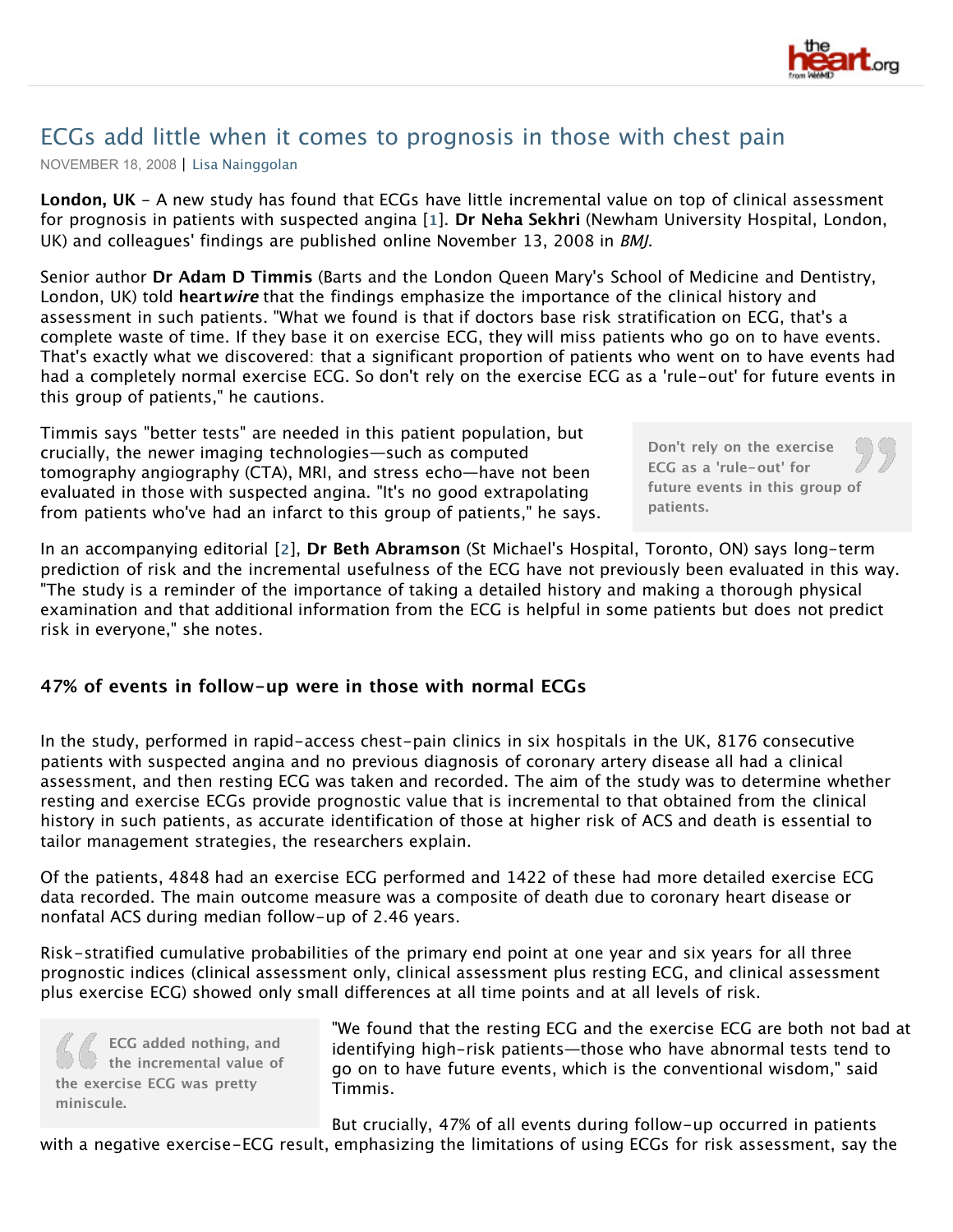researchers, "and reminding us that the demonstration of a test's independent prognostic value does not imply clinical utility if it is not incremental to information obtained more simply from the history and examination."

"The important point is the incremental value of ECGs over and above the clinical assessment," Timmis says. "ECG added nothing, and the incremental value of the exercise ECG was pretty miniscule. Better tests are needed."

Abramson agrees: "The stress test and ECG are not foolproof predictors of risk, and other methods need to be tested." But, she stresses, "even though [ECGs] cannot predict all future events, they are a necessary extension of the physical examination in patients with suspected angina."

Timmis says he would not go so far as to say that ECGs should be abandoned in such patients, because "they will continue to have a role for diagnostic purposes. For example, a patient comes into the clinic with chest pain. You do an ECG and you might find they have ST-elevations—they are having an acute myocardial infarction."

## **Newer tests should be studied in those with suspected angina**

Timmis says studies of contemporary tests are desperately needed in those with suspected angina: "A proper evaluation of newer technologies has not been undertaken in this group of patients, and it needs to be undertaken."

Also, most research on these newer and costlier technologies has focused on their suitability for diagnosing coronary disease, with less attention paid to incremental value for risk assessment, he notes.

**If they don't add anything, there's no point using them.**

And crucially, he says, "the problem with these tests is that they all get

evaluated in terms of whether they have a high sensitivity/specificity for identifying future events—but so has the ECG—when what they need to examine is what the incremental value of these tests is over and above the exercise ECG and clinical assessment. If they don't add anything, there's no point using them.

"A prerequisite of any new test should be the demonstration of its incremental value over clinical assessment if risk stratification is to be improved and the potential for chest pain clinics to reduce coronary mortality is to be fully realized."

### **Sources**

- 1. Sekhri N, Feder GS, Junghans C, et al. Incremental prognostic value of the exercise electrocardiogram in the initial assessment of patients with suspected angina: cohort study. BMJ 2008; DOI:10.1136/bmj.a2240. Available at: [http://www.bmj.com.](http://www.theheart.org/viewDocument.do?document=http%3A%2F%2Fwww.bmj.com)
- 2. Abramson B. Electrocardiography in suspected angina. BMJ 2008; DOI:10.1136/bmj.a2340. Available at: [http://www.bmj.com.](http://www.theheart.org/viewDocument.do?document=http%3A%2F%2Fwww.bmj.com)

### **Related links**

- [Exercise ECG: better detection of cardiac abnormalities among athletes](http://www.theheart.org/article/880135.do) [Arrhythmia/EP > Arrhythmia/EP; Jul 03, 2008]
- [Current risk-stratification role for heart-rate turbulence monitoring defined](http://www.theheart.org/article/911667.do) [Arrhythmia/EP > Arrhythmia/EP; Oct 15, 2008]
- [Stress echo identifies women at highest risk for CAD](http://www.theheart.org/article/796957.do) [HeartWire > News; Jun 15, 2007]
- [More support for MSCT in screening chest-pain patients in the emergency department](http://www.theheart.org/article/777451.do)